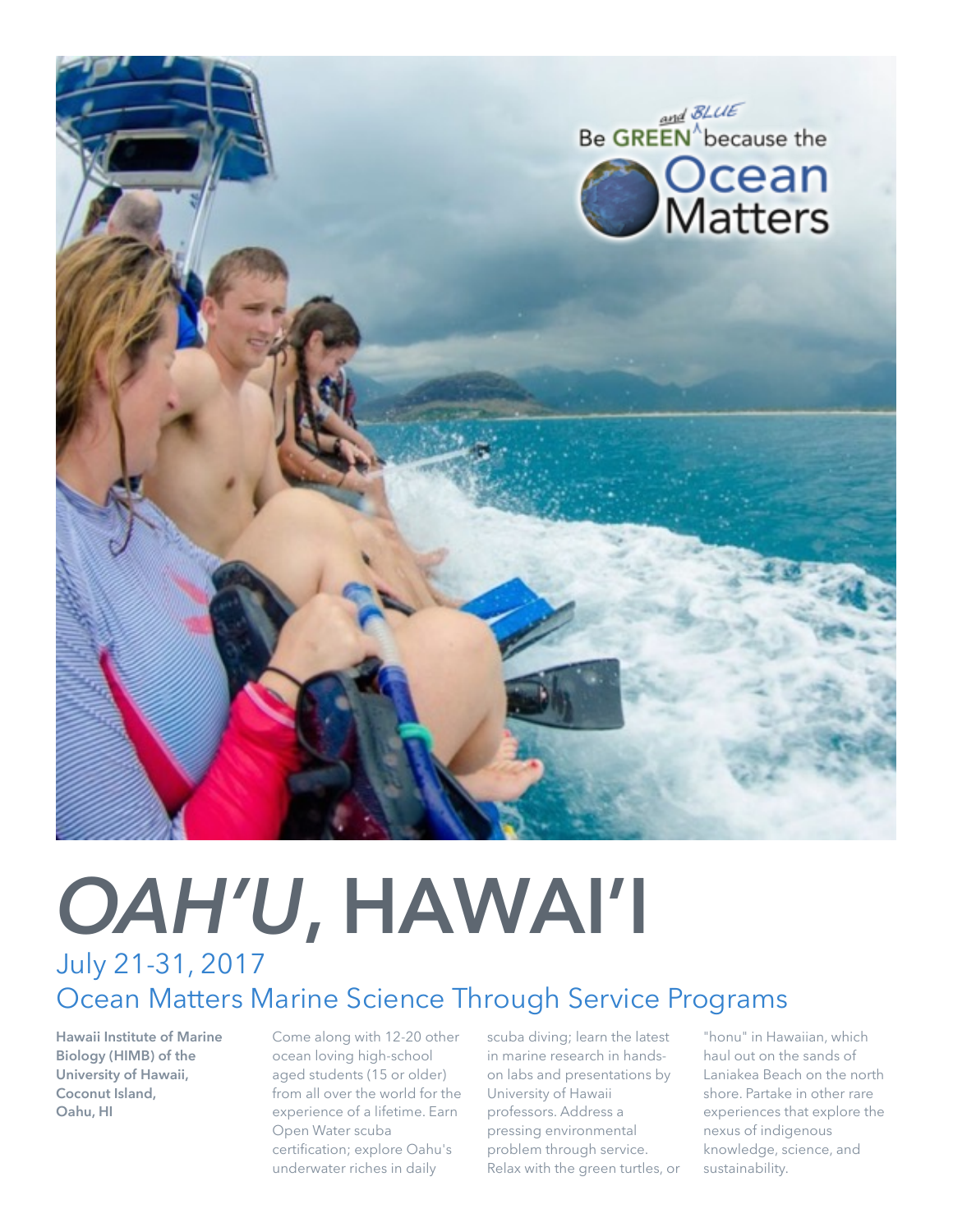## July 21-31, 2017 Oahu, Hawaii **Frequently Asked Questions**

### **How might I benefit from coming on this program?**

Alumni of the program have identified the following benefits of the program: explore whether or not you want to pursue college study and a career in marine science; increase self esteem through meeting both physical and academic

challenges; develop research skills; feel empowered by helping to solve a pressing environmental problem; develop team work skills including effective oral and written communication, appreciation for differences, appropriate expression of

must be 1) high-school aged grades 9-12, 2) minimally 15 years of age when the program begins and 3) need a moderate level of

feelings, effective problem solving; develop leadership skills; receive scuba certification; receive 6-10 hours of community service credit. See our website for alumni testimonials.

competency in the water and be able to swim 200 yards without stopping and tread water for ten minutes in order to pass scuba certification.

**What are the prerequisites for the program?**

You do not need to be scuba certified to attend this program, as scuba training and certification is included. Students for this program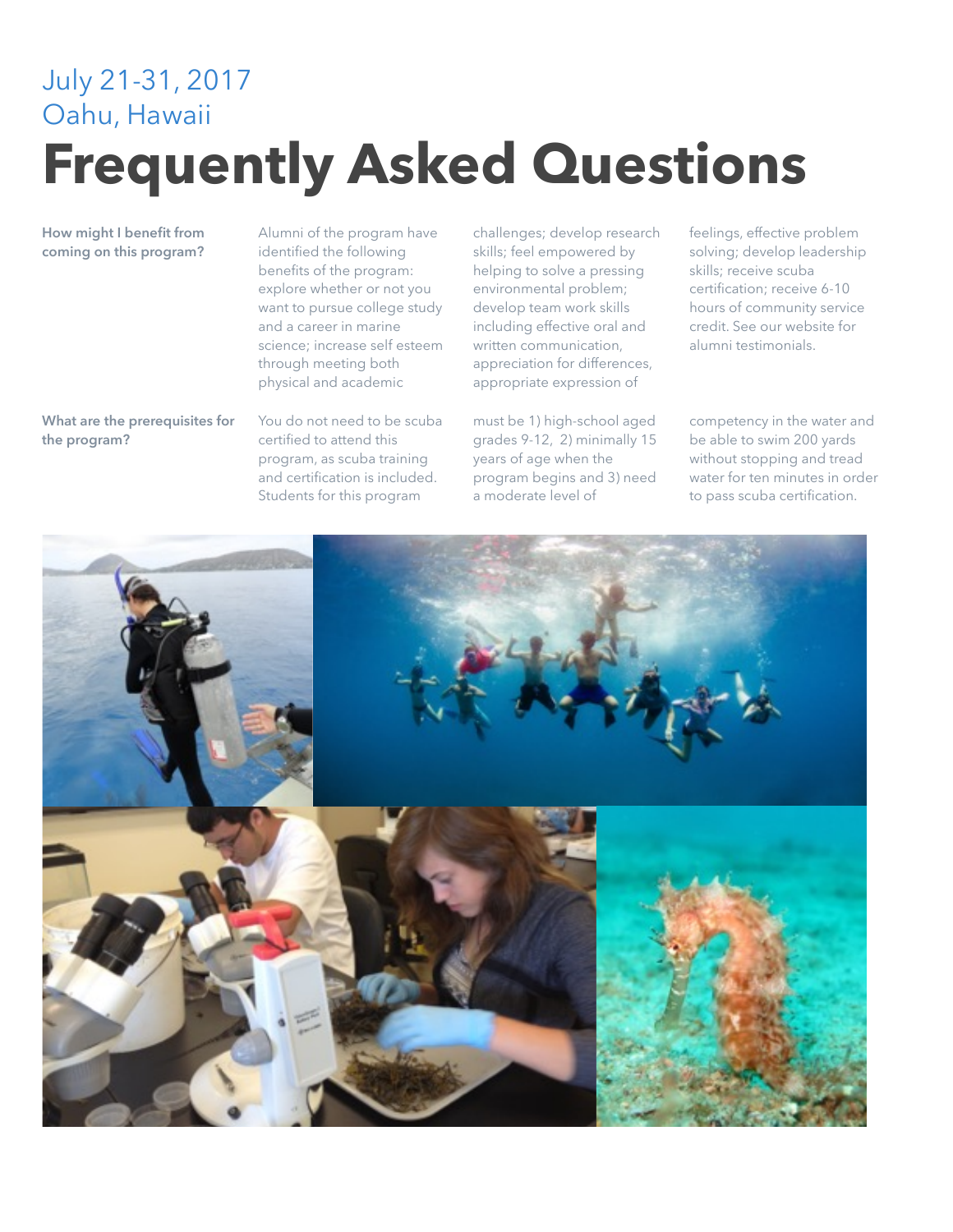#### **What activities will we be doing?**

After breakfast, mornings will feature scuba instruction: 2 days in a confined pool-like setting and 2 days of instruction in open water including testing for certification. Once everyone in the group is PADI Open Water scuba certified, we will explore Oahu's underwater treasures with two recreational boat dives a day for three days tailored to the group's comfort and skill level, including a bioluminescent night dive, typically a favorite experience of the group.

Afternoons will feature marine biology activities such as participating in a seahorse survey in waist deep water (on snorkel); instruction on the latest research on marine mammals; a bioacoustics lab that involves collecting and studying snapping shrimp in mud; hands-on opportunities to learn more about the challenges facing the coral reef from world-renowned

marine biologists; a trip to a native fish pond to learn more about sustainability from the perspective of ancient Hawaiian practice; and a dolphin expedition, where in addition to learning about the ecology of the Pacific white sided dolphin, we will be able to snorkel with these animals in open ocean. (PROJECT)

Students will help decide what they'd like to do for some of the more purely recreational activities we offer, but popular activities we've done in the past include a hike through a rain forest on the windward side of the Oahu, tracing the source of fresh water with a native Hawaiian storyteller sharing indigenous wisdom; a beach trip to the world famous Hanauma Bay, purported by many to be the best snorkeling in all of Hawaii; hula or surfing lessons; a beach trip to see the green turtles, or "honu" in Hawaiian, which haul out on the sands

of Laniakea Beach on the north shore; a day at Waikiki Beach; hiking Diamond Head or Punch Bowl Crater; or touring Pearl Harbor.

Evenings will feature dinner and programs by the water under the stars, where we'll learn more about how the island we are staying on was formed and hear Hawaiian legends from a native storyteller and stargaze to learn about celestial navigation from a member of the Hōkūleʻa crew, a traditional two-hulled voyaging canoe that traced the original Polynesian migration to Hawai'I (and beyond) using only the stars for navigation.

Leadership training is also a component for our program, as everything we do requires young people to take responsibility for themselves and others in the group and allows opportunity to take frequent leadership roles.

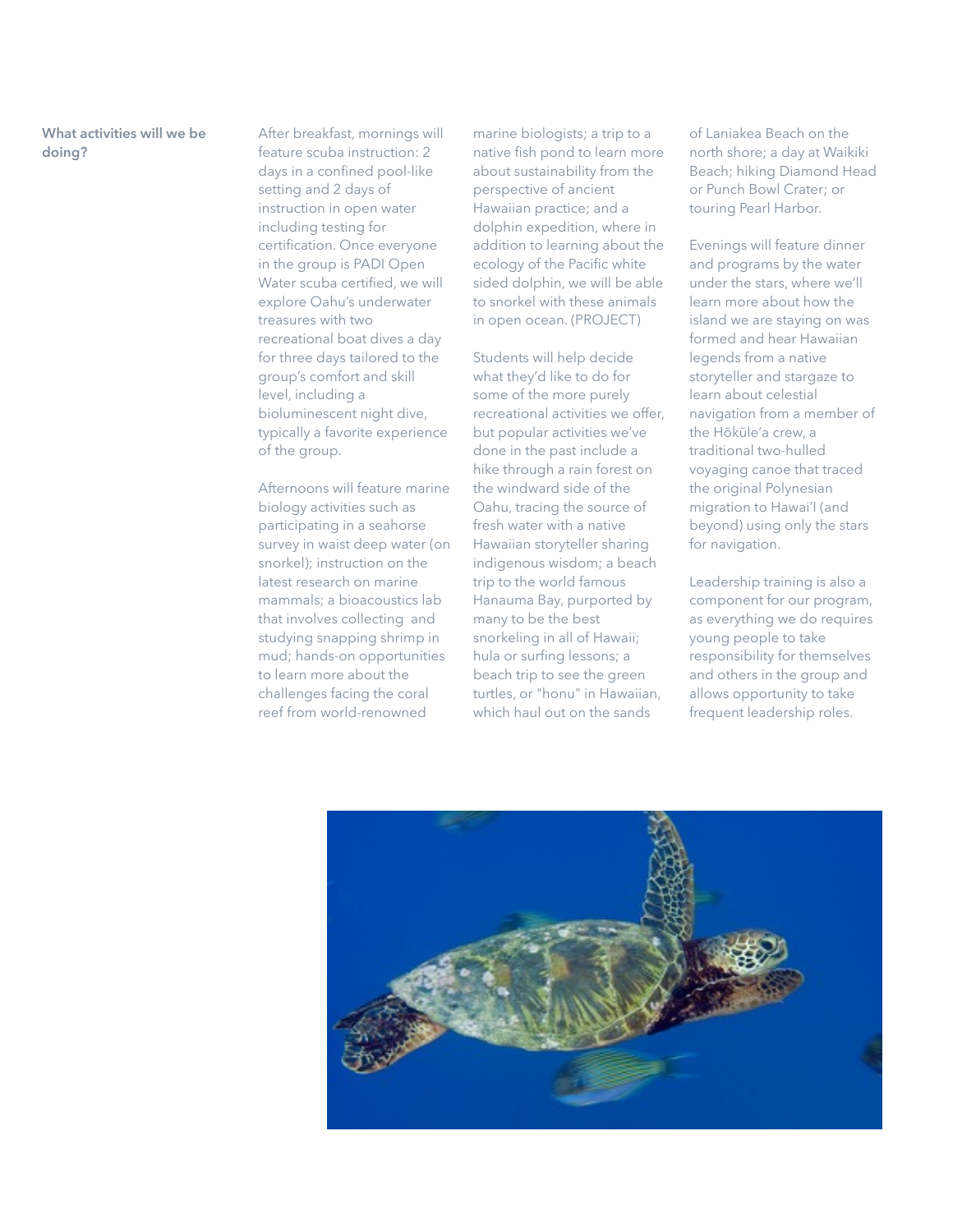#### **What will room and board be like?**

You will arrive at Honolulu airport on July 21st and then be brought by ground transportation to the boat launch, where three or four people at a time will be transported by small skiff to Moku o Lo'e (Coconut Island), an uninhabited island off of Oahu in Kane'ohe Bay.

Coconut Island houses the world-class marine research facility of the University of Hawaii: the Hawaii Institute of Marine Biology (HIMB) Coconut Island is the former prototype for the "uncharted" island in the popular 1970s TV show Gilligan's Island!

The island features 64 acres of coral reefs protected for research purposes, a dining hall, state of the art classroom and research facilities, boat

docks, and a small beach. The island has an interesting past and was once a playground for the rich and famous. When the island was the summer home of oil magnate Edwin Pauley many Presidents spent time on Coconut Island. Some of these include past Presidents Harry Truman, Lyndon B. Johnson, Richard Nixon, and Ronald Reagan. You can still see the vestiges of the large concrete ocean pool built right into the coral reef where Pauley hosted large parties. The wonderful waterside pool house and large deck adjacent to the pool is a great gathering area for grilling, story telling, and socializing by starlight.

You will be staying in same sex triple or quadruple occupancy suites which

feature large windows with ocean views. The Lanai Suites are very rustic, with concrete floors, rattan furniture, casement windows, refrigerators, and private bathrooms. Not all rooms feature air-conditioning. However, they each have fans and a nice tropical breeze blows on most nights.

Since there are no restaurants on Coconut Island, all food will be catered by native Hawaiian chef Noel Nahale, who will be featuring native, sustainable, and locally sourced cuisine. Noel is also a pastry chef, so be assured we will be fed very well for our time in her care. We are also able to accommodate any dietary restrictions, so just ask!



### **What role will scuba diving play?**

PADI Open Water scuba certification is provided,,as well as three days of 2-tank recreational boat dives. You must have your own mask, fins, and snorkel, but all other scuba equipment including a wetsuit, will be provided.

Diving will be supervised by Ocean Matters Director of Dive Education Laura McCallion. Laura has the highest level of scuba certification possible: she is a PADI Course Director Laura will ensure that dives are customized to your comfort and skill level.

We dive together in a group with buddy pairs, to ensure the safety. Each dive is supervised by at least three professional dive staff with dive master or higher certification. We adhere to and exceed the highest of PADI dive standards.

Hawaii has some of the best diving with high diversity of coral reef flora and fauna. The possible dive sites for exploring at every depth of water are endless!

Once you have paid a deposit, Laura will set up your online scuba course work (approximately 12-14 hours worth) to be completed before attending the program.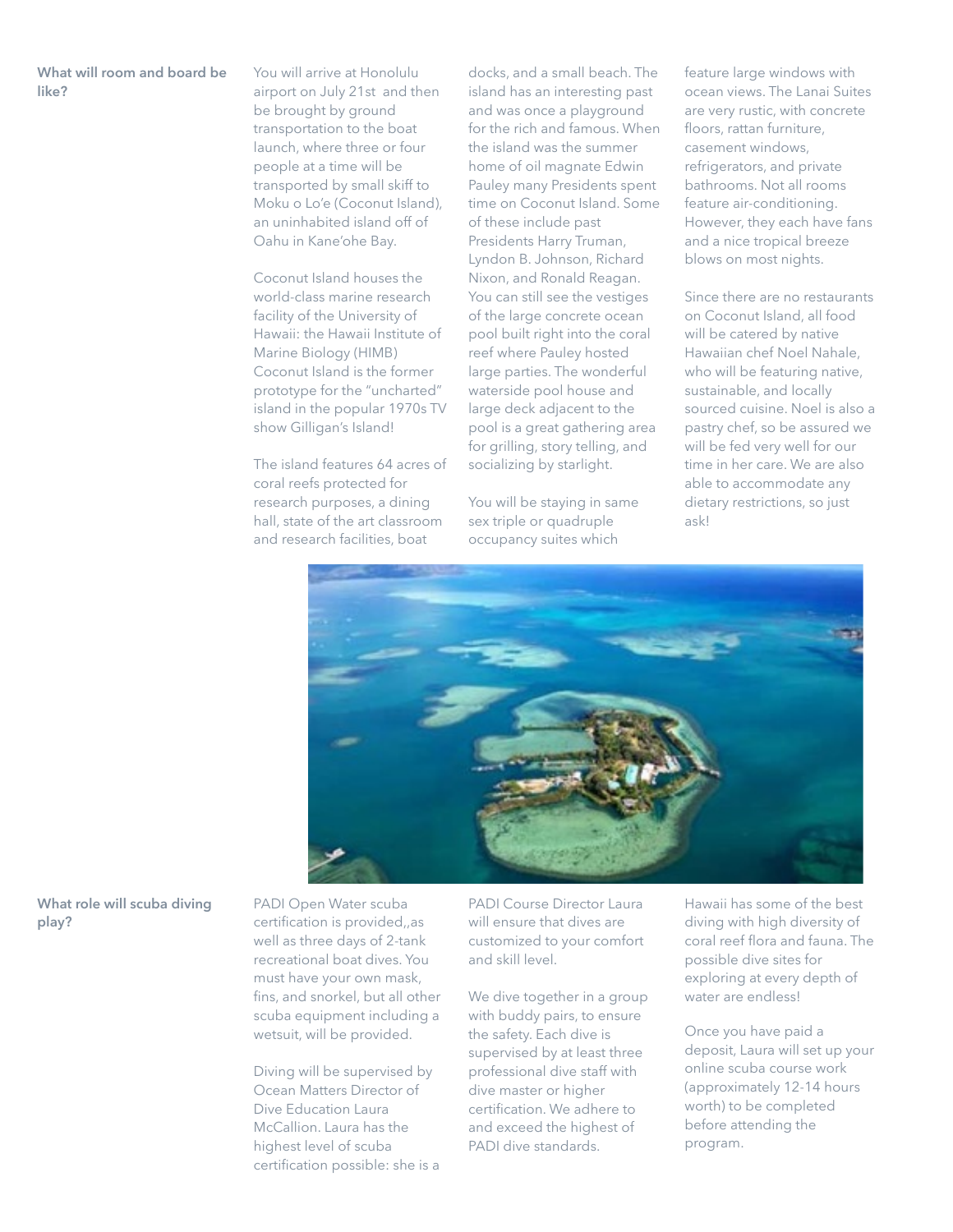#### **Who will arrange my travel?** You will be paying your own

airfare, because students will be coming from all over the United States. You are welcome to book your flight yourself or you can simply call our travel agent Atlas Travel for booking. Atlas charges a service fee, which Ocean Matters will gladly pay for the ease of ensuring that you are well taken care of on you trip. If you choose to use Atlas you will have the peace of mind of having a hotline for unexpected changes to your travel itinerary. Atlas Travel is also expert at finding the best prices for your flight and will help ensure that coordination of our ground transportation

happens in the most efficient of manners.

Atlas Travel can be reached via email at

#### [AtlasEvents@atlastravel.com.](mailto:AtlasEvents@atlastravel.com)

Please put "Ocean Matters" in the subject line and provide them with the following information.

1. Your name as it appears on your legal travel document (Example- **John David Smith**) \*\*For International/Canada-Your name should match the name on your passport\*\* 2. The city, state or airport you are departing from: 3. Your cell phone number: 4. Your Birth Date: 5. Gender (Male or Female):

6. Do you have a seating preference (aisle or window): 7. Frequent Flyer numbers (your preferred carriers): 8. Email Address:

They will then call you and work on securing a flight that works for your needs and budget.

If you are making your own flight arrangements, please aim to arrive at Honolulu Airport no later than 8 pm on July 21st as there are limited skiffs to Coconut Island after 10 pm. Travel after 10pm because of delays can be arranged, with details provided before your time of travel.



**Who will the staff for this trip be?**

Ocean Matters Director Laura Parker Roerden, Assistant Director Cassie Bergeron and Director of Dive Education Laura McCallion will be involved in every aspect of

supervising this trip. HIMB's professional staff, professors, and researchers will be presenting much of the science instruction. Professional dive staff from

our dive charter Honolulu Scuba will assist in supervising the dives. Biographies for our staff can be found at www.oceanmatters.org.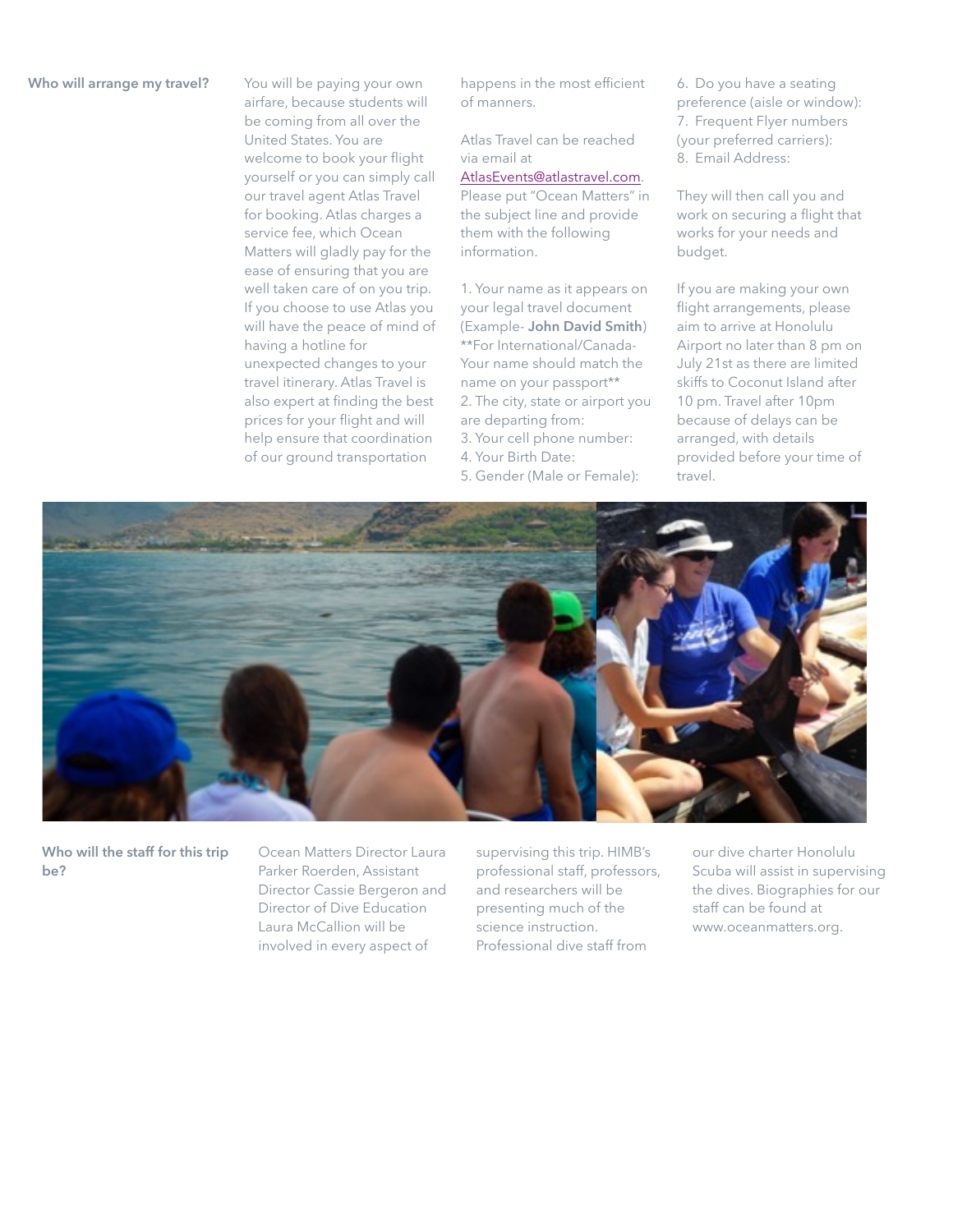

#### **How much does it cost?** The fee for the trip is

**\$2,990.00** per person including all programming, scuba instruction, dives and gear, ground transportation, activities, food, beverages, and accommodations. **Airfare is** *not* **included. Students must also bring their own mask, fins, and snorkel.** 

#### **Win a Scholarship!**

We have a limited amount of scholarship to give to an applicant who exhibits the passion and commitment to living blue that this trip celebrates. To enter, supply a video that is no longer than 3 minutes and features why you would be a great candidate for this scholarship and why you feel the ocean matters along with a recommendation letter from a teacher. addressing

both your merit and financial need. Videos are due by **March 1st, 2017.** Upload your video to a free google photos account. Once uploaded, click "share" and enter [admissions@oceanmatters.org](mailto:admissions@oceanmatters.org) Questions can be addressed to the same address. Scholarship winners will be selected by an independent panel of conservation and education professionals and

announced on March 15.